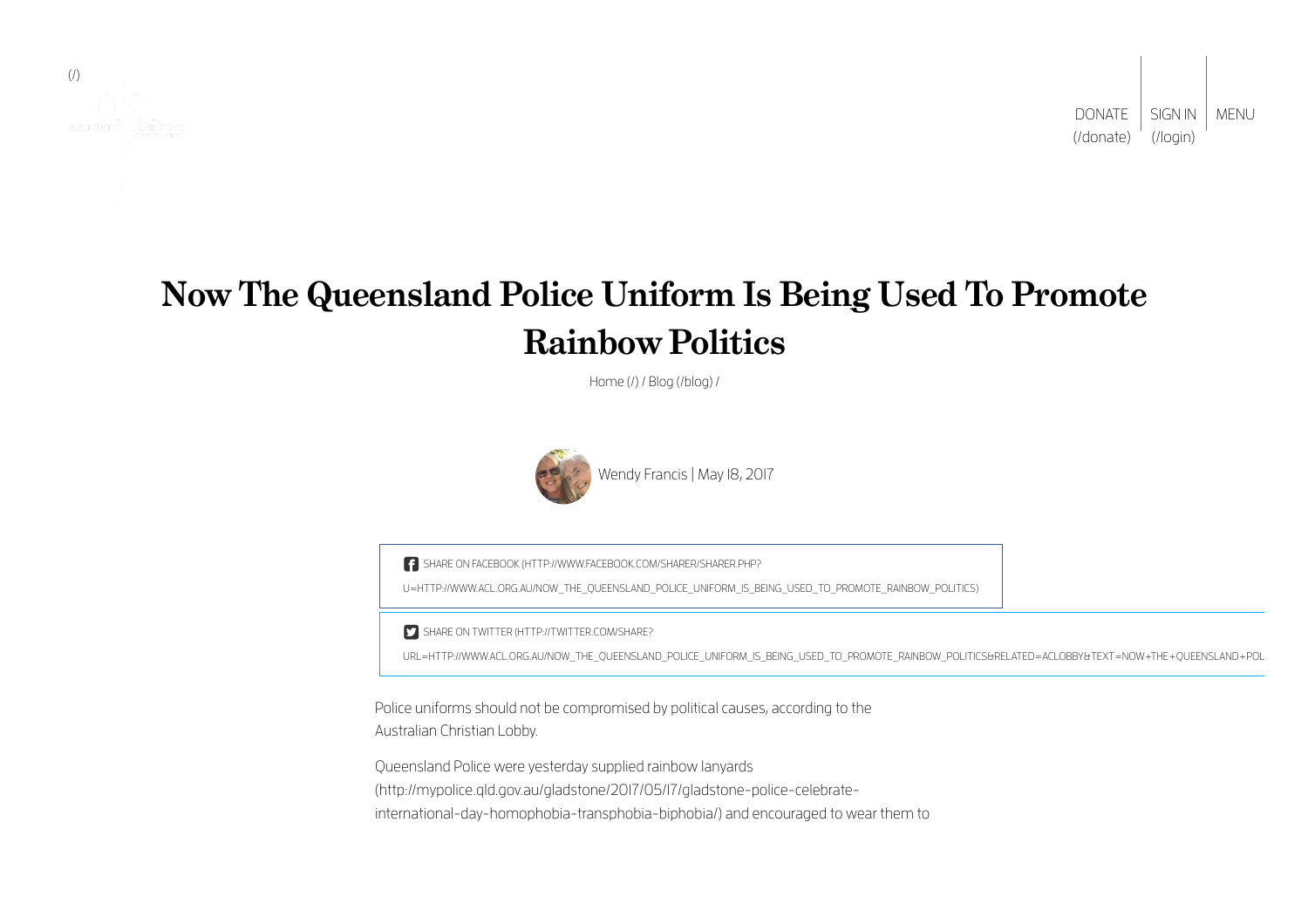make a statement on the International Day Against Homophobia, Transphobia and Biphobia yesterday.

A statewide email, obtained by ACL, was sent to all officers in charge, officers and managers encouraging police to wear the rainbow lanyard, fly LGBTI Network posters at police stations and advising that rainbow political flag would fly at police headquarters in Roma Street.

"Of course no one wants to see any member of the community bullied or discriminated against for any reason," ACL Queensland Director Wendy Francis said.

"And of course 'phobia' towards other people is irrational.

"But the rainbow political flag, adapted to police uniform lanyards represents a political agenda for marriage and re-shaping society's understanding of gender.

"Exerting soft pressure on police to identify with the rainbow political agenda for redefining marriage and teaching children their gender is fluid through so-called 'Safe Schools' is not appropriate," Ms Francis said.

"The issue of redefining marriage is yet to be resolved with the Senate still blocking the Turnbull Government's promised peoples' vote. It is not for the Queensland Police to promote a political cause that is yet to be decided by the Australian people.

"This is the only lanyard that has been issued in support of a specific group. There is no lanyard supporting campaigns against domestic violence. No white lanyard for white ribbon day. No lanyard for indigenous people or for supporting refugee rights. There is no red lanyard on the annual Day for Daniel (Morcombe).

"This action has many questioning the role of police in terms of political activism. It asks the police to align themselves with a political symbol of an overarching campaign to bring ideological teaching into our schools through programs such as Safe Schools and Respectful Relationships, both of which have been discredited by academics, medical professionals and parliamentarians. It aligns police with the political campaign against our country's current definition of marriage. It has made the police men and women to become political activists and social engineers, and stands at odds with the police force being on the side of every law-abiding Australian.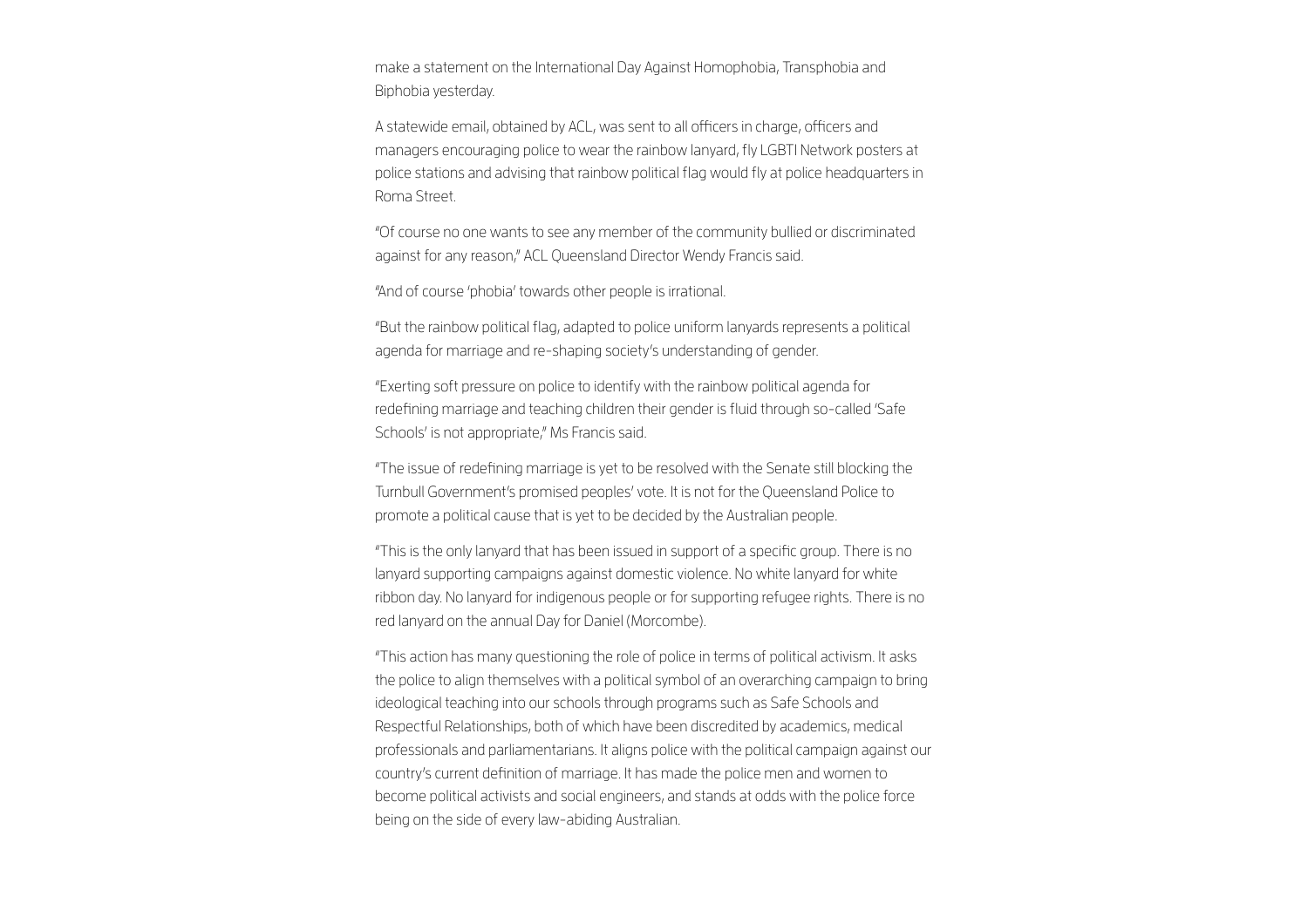"The police lanyard holds their badge. That lanyard and badge is enough for every Queenslander to know that they are there to protect them, to oppose all discrimination, and to remain neutral on political campaigning.

"There is no place for our police to become political campaigners for one group of Australians and not others. The police should support all Queenslanders, even those who believe marriage is between one man and one woman."

Ms Francis said the compromising of Queensland Police uniform follows similar compromising of the Australian Army uniform this year when personel were allowed to wear rainbow encircled Rising Sun badges on their uniforms.

"If police and army uniforms are allowed to be used to promote one groups' political objectives, I look forward to the day when the pro-life movement's little feet pins can be worn with pride by police and army personel."

#### [media \(/tags/media\)](http://www.acl.org.au/tags/media) ◥┌

SHARE ON FACEBOOK (HTTP://WWW.FACEBOOK.COM/SHARER/SHARER.PHP?

[U=HTTP://WWW.ACL.ORG.AU/NOW\\_THE\\_QUEENSLAND\\_POLICE\\_UNIFORM\\_IS\\_BEING\\_USED\\_TO\\_PROMOTE\\_RAINBOW\\_POLITICS\)](http://www.facebook.com/sharer/sharer.php?u=http://www.acl.org.au/now_the_queensland_police_uniform_is_being_used_to_promote_rainbow_politics)

SHARE ON TWITTER (HTTP://TWITTER.COM/SHARE?

[URL=HTTP://WWW.ACL.ORG.AU/NOW\\_THE\\_QUEENSLAND\\_POLICE\\_UNIFORM\\_IS\\_BEING\\_USED\\_TO\\_PROMOTE\\_RAINBOW\\_POLITICS&RELATED=ACLOBBY&TEXT=NOW+THE+QUEENSLAND+POL](http://twitter.com/share?url=http://www.acl.org.au/now_the_queensland_police_uniform_is_being_used_to_promote_rainbow_politics&related=ACLobby&text=Now+the+Queensland+Police+uniform+is+being+used+to+promote+rainbow+politics)



 [SIGN IN WITH FACEBOOK \(HTTPS://ACL.NATIONBUILDER.COM/USERS/FACEBOOK/CONNECT?](https://acl.nationbuilder.com/users/facebook/connect?page_id=5688&scope=public_profile%2Cemail) PAGE\_ID=5688&SCOPE=PUBLIC\_PROFILE%2CEMAIL)

SIGN IN WITH TWITTER (/USERS/TWITTER/CONNECT?PAGE\_ID=5688)

 $\blacktriangleright$  [SIGN IN WITH EMAIL \(/LOGIN\)](http://www.acl.org.au/login)

GET INSTANT ACCESS TO NEWS ABOUT POLITICAL ISSUES FACING CHRISTIANS

Email address JOIN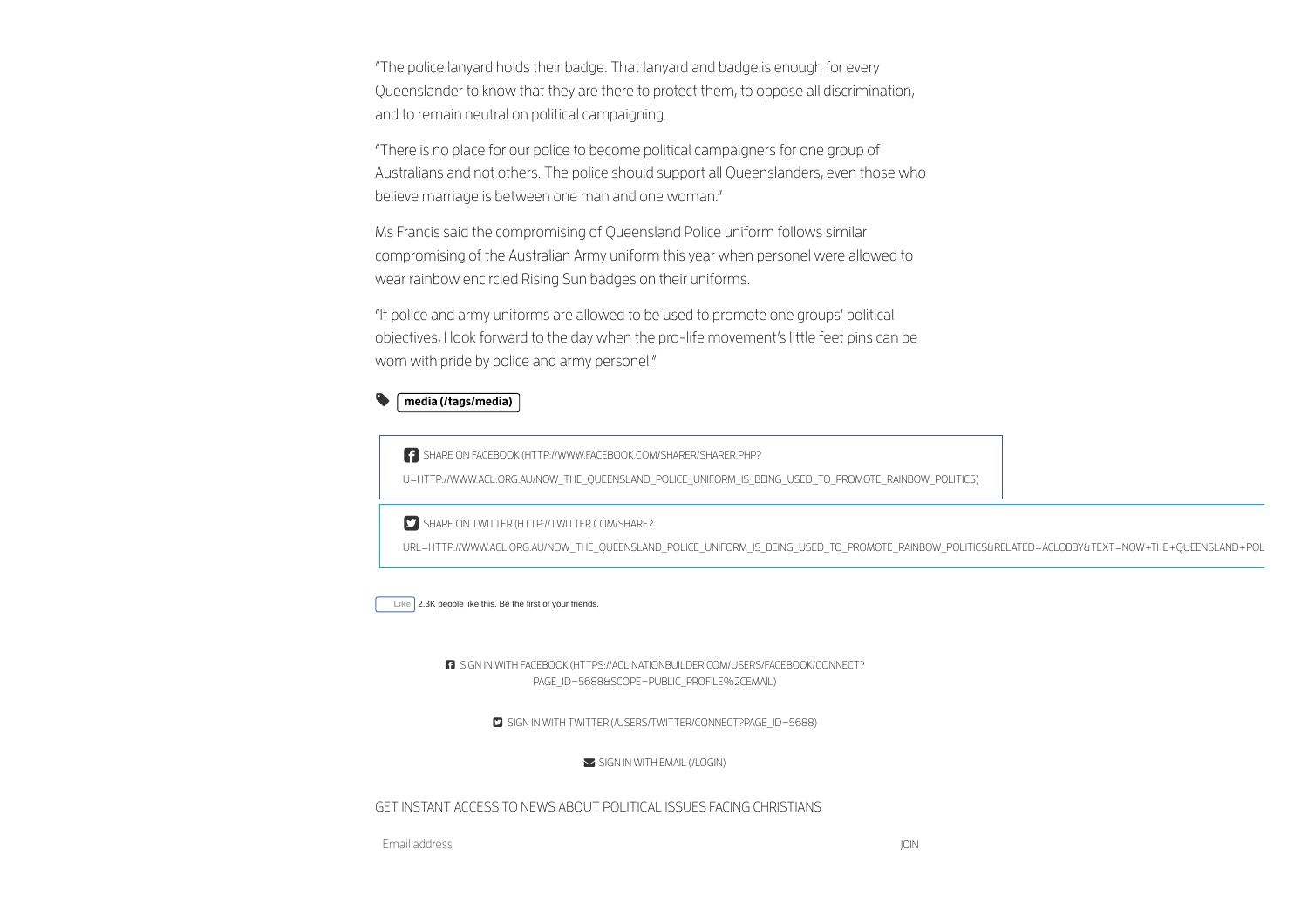GET INVOLVED

[DONATE \(HTTP://ACL.NATIONBUILDER.COM/DONATED\)](http://acl.nationbuilder.com/donated)

[VOLUNTEER \(HTTP://WWW.ACL.ORG.AU/VOLUNTEER\)](http://www.acl.org.au/volunteer)

[SURVEY \(HTTP://WWW.ACL.ORG.AU/SURVEY\)](http://www.acl.org.au/survey)

## Related